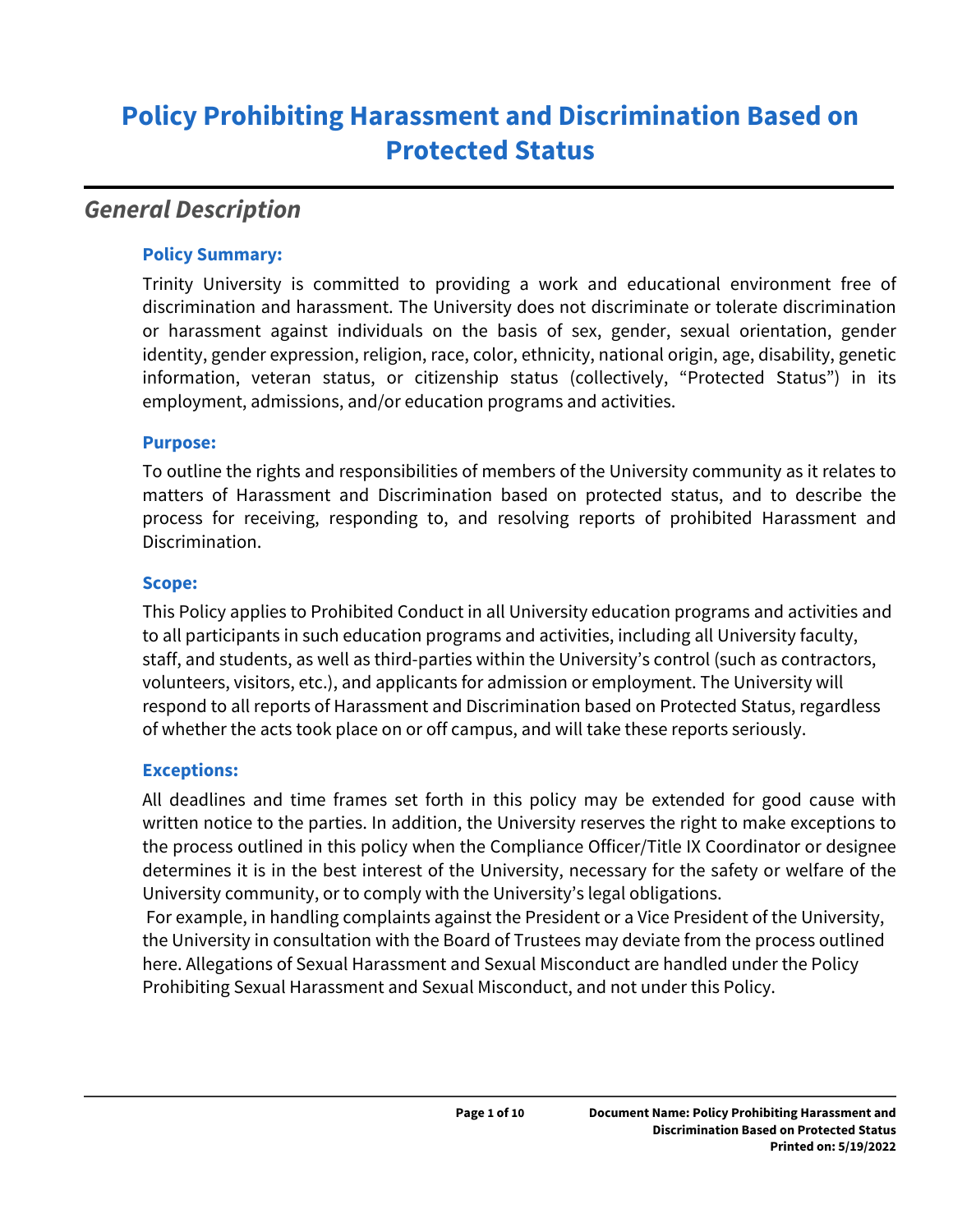## *Policy Content*

### **Prohibition against Harassment and Discrimination**

The University prohibits harassment and discrimination on the basis of sex, gender, sexual orientation, gender identity, gender expression, race, color, ethnicity, religion, national origin, age, disability, genetic information, veteran status, or citizenship status (collectively, "Protected Status") in its employment, admissions, and education programs and activities by administrators, faculty, staff, students, volunteers, contractors, applicants and guests. This Policy covers Prohibited Conduct that occurs on campus, in connection with an official University program or activity (regardless of location), and off-campus conduct when the conduct could deny or limit a person's ability to participate in or benefit from the University's programs and activities, or when the University, in its sole discretion, has an identifiable interest in the off-campus conduct. The University will provide a prompt and equitable response to any report of prohibited Harassment or Discrimination as set forth in this policy

## **Prohibition against Retaliation**

Retaliation against a person who engages in protected activity under this policy is prohibited. Protected activity under this policy includes but is not limited to reporting an incident that may implicate this policy, assisting in providing information relevant to an investigation, or otherwise participating in the investigation, resolution or adjudication process, and/or acting in good faith to oppose conduct that constitutes a violation of this Policy.

#### $\left(3\right)$  **Interaction with the Policy Prohibiting Sexual Harassment and Sexual Misconduct**

This policy addresses Harassment and Discrimination on the basis of a Protected Status. Sexual Harassment and Sexual Misconduct are handled under the University's Policy Prohibiting Sexual Harassment and Sexual Misconduct.

All allegations of sex discrimination which fall within the definition of Sexual Harassment occurring within the University's Education Programs and Activities as defined by the Policy Prohibiting Sexual Harassment and Sexual Misconduct are handled exclusively pursuant to the procedures outlined in that Policy. All other acts of Discrimination—including acts of sex discrimination which do not fall within the definition of Sexual Harassment occurring within the University's Education Programs and Activities as defined by the Policy Prohibiting Sexual Harassment and Sexual Misconduct—are handled pursuant to this Policy.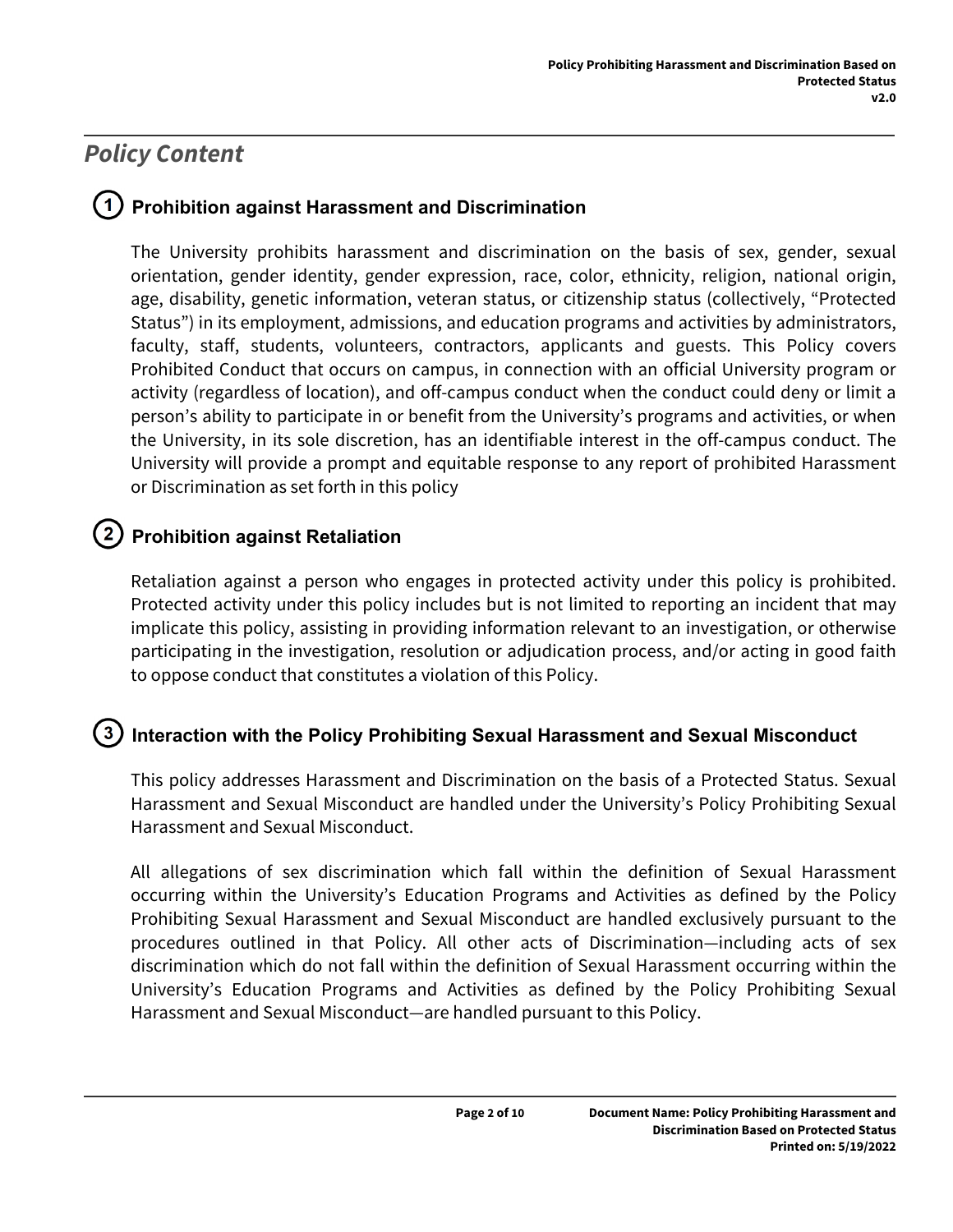If a case alleges violations of both the Policy Prohibiting Sexual Harassment and Sexual Misconduct and this Policy, these charges may be simultaneously investigated and adjudicated by the same set of investigators and adjudicators.

## **Reporting Complaints of Prohibited Conduct**

Community members who experience or witness Prohibited Conduct should submit a complaint to:

Equal Opportunity Services Compliance Officer/Title IX Coordinator Angela Miranda-Clark Northrup Hall 210Q 210-999-7835 amiranda@trinity.edu

While verbal reports of Prohibited Conduct will be received and responded to as appropriate considering the wishes of the reporting individual(s) and the circumstances of each case, the University strongly recommends reports of violations of this Policy be submitted in writing. The written complaint should identify the parties involved; describe the Policy violation, including when and where it occurred; and identify by name or description any witnesses and/or evidence. Written complaints will be treated as confidentially as practical and shared only on a need-toknow basis, including as necessary to investigate or resolve the complaint.

## **Supportive Measures**

Regardless of the complaint resolution process utilized in response to a complaint of Prohibited Conduct, the University will, to the extent practicable based on the University's resources, provide supportive measures and resources to restore or preserve equal access to the University's education programs and activities and/or employment. Supportive measures are available to assist faculty, staff, and students relating to a reported matter, regardless of whether they are the Complainant or Respondent, and whether or not a formal complaint is filed.

## **Complaint-Resolution Process**

### **A.** *Receipt of a Complaint and Preliminary Assessment*

Upon receipt of a complaint, the Compliance Officer/Title IX Coordinator (or their designee) will conduct a preliminary inquiry designed to assess: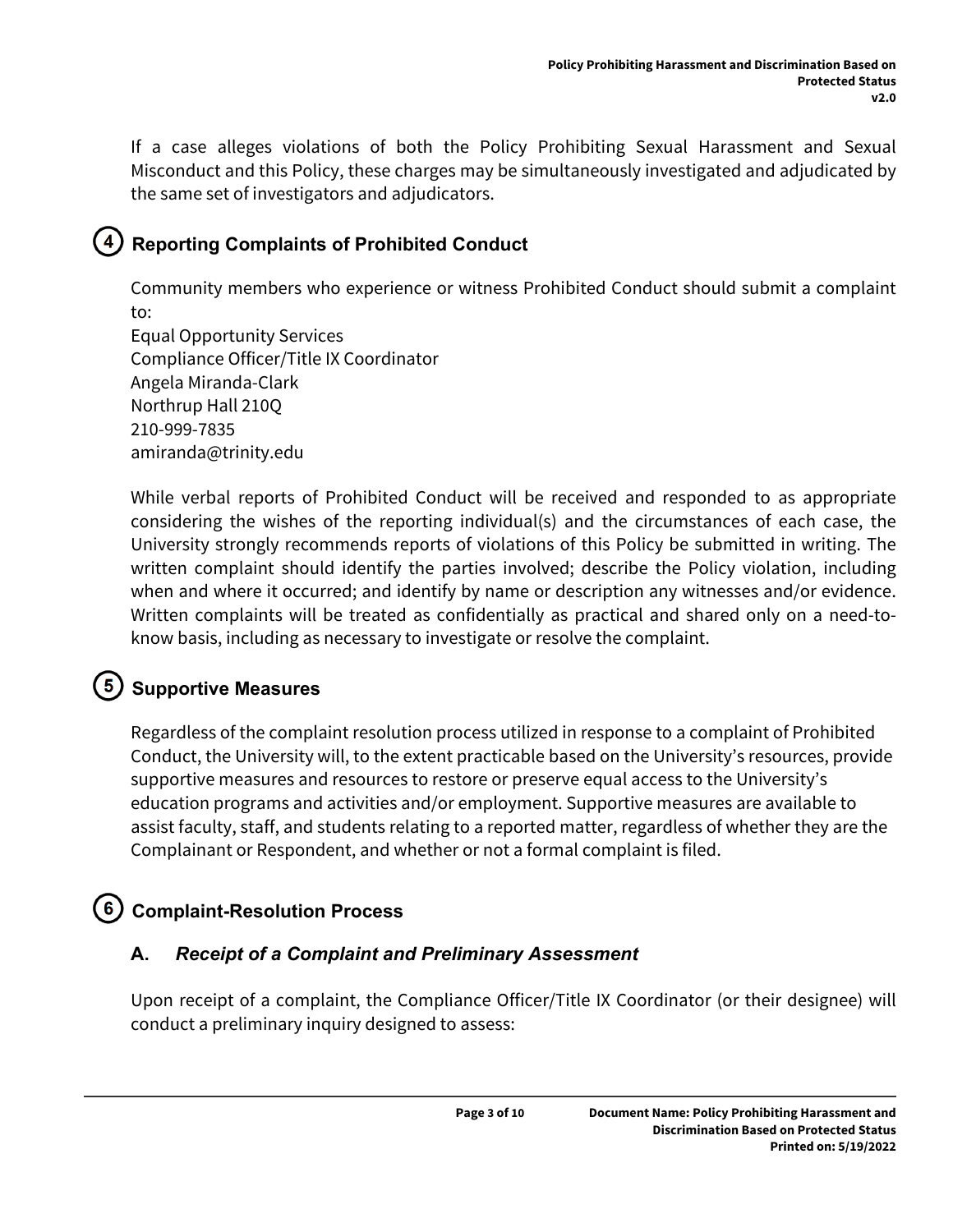- 1. the institutional policy or policies potentially invoked by the alleged conduct,
- 2. the appropriate University official to respond to the complaint, and
- 3. the best path of resolution for the complaint.

In the event the Compliance Officer/Title IX Coordinator determines there are no reasonable grounds for believing the conduct at issue constitutes a violation of this Policy, the Compliance Officer/Title IX Coordinator will close the complaint.

There may be reports that do not constitute a policy violation. The Compliance Officer/Title IX Coordinator may refer Bias Incidents that do not rise to the level of Prohibited Conduct to other offices/departments as appropriate. Bias Incidents may be addressed in a variety of ways, including but not limited to: counseling regarding the alleged conduct, directives to end the conduct, training, mediation, restorative justice, or other forms of alternative resolution.

#### **B.** *Informal Resolution*

The Compliance Officer/Title IX Coordinator will determine whether informal resolution is an appropriate mechanism of resolution based on the information provided about the incident. Options for informal resolution include, but are not limited to, counseling regarding the alleged conduct, directives to end the conduct, training, mediation, restorative justice, or other forms of alternative resolution. If an informal resolution is determined to be appropriate, the Compliance Officer/Title IX Coordinator or their designee will meet separately with both parties to discuss an informal resolution based on the information available. If the proposed resolution satisfies the University's obligation to provide a safe and non-discriminatory environment for the University Community, the resolution will be implemented, and the matter will be closed. Equal Opportunity Services will maintain records of all reports and conduct referred for informal resolution.

#### **C.** *Formal Resolution Procedures*

If the Compliance Officer/Title IX Coordinator determines that a formal investigation is warranted to resolve a complaint, the University will determine whether a Respondent is responsible for a violation of this Policy and what, if any, corrective action is appropriate, in accordance with the procedures described below.

1. Assignment of Investigator

The Compliance Officer/Title IX Coordinator will appoint a trained investigator or investigative team. The investigator(s) may be the Compliance Officer/Title IX Coordinator, an employee of the University, or an external investigator engaged to assist the University in its fact gathering.

2. The Investigation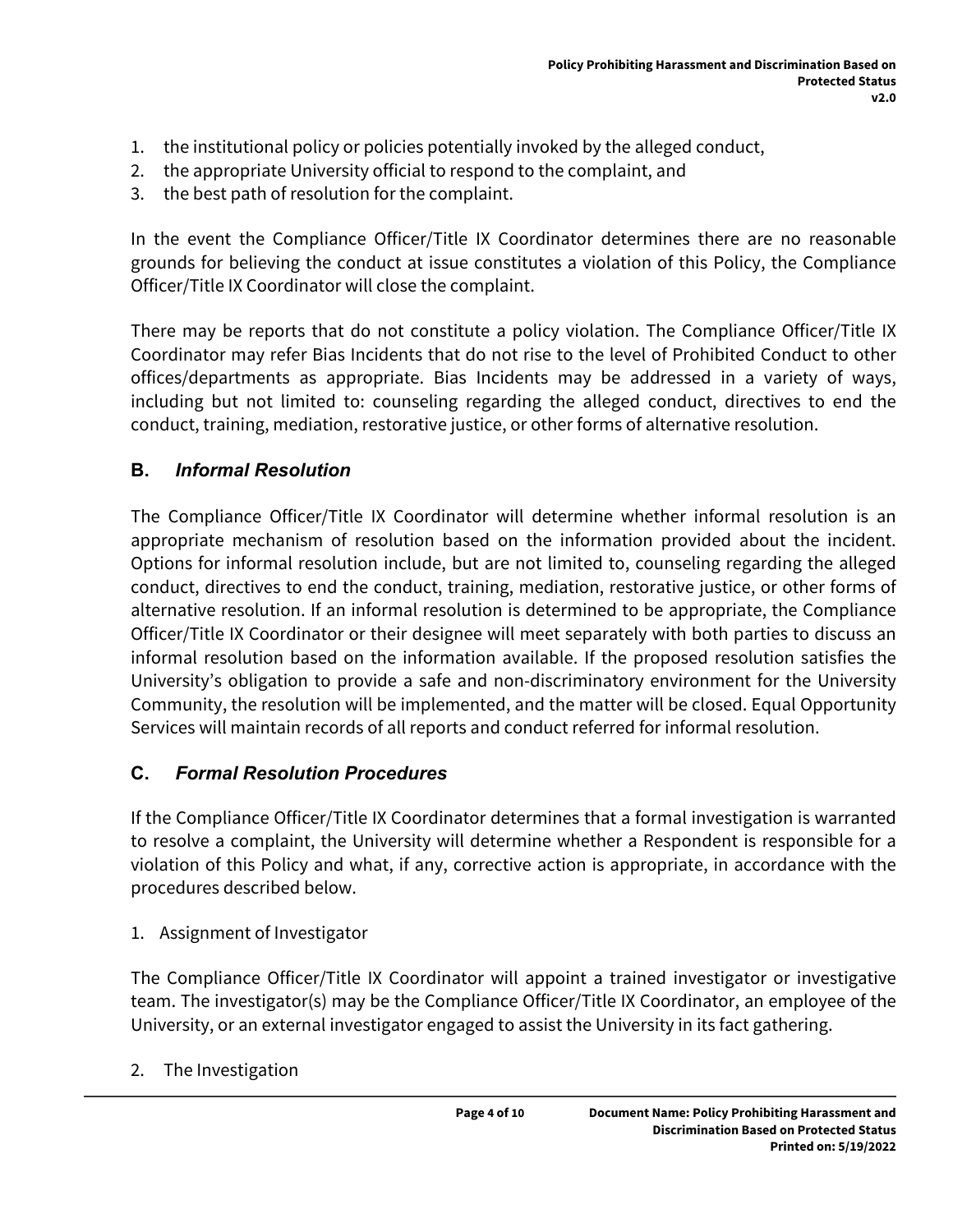The investigation will be conducted in a manner appropriate in light of the circumstances of the case. The investigation may include, but is not limited to, conducting interviews of the Complainant(s), the Respondent(s), and any witnesses (witnesses must have observed the acts in question or have information relevant to the incident); reviewing law enforcement investigation documents, if applicable; reviewing personnel files; and gathering, examining, and preserving other relevant documents and physical, written, and electronic evidence. The parties will be afforded an opportunity to identify relevant witnesses and evidence to the investigator.

#### 3. Advisors

Participants may be accompanied by an advisor of their choice during any meeting under this policy, including investigatory interviews. Advisors may not speak on behalf of the participant or make a presentation, but they may ask to briefly suspend any meeting, interview, or proceeding to consult with their advisee. In order to preserve the integrity of the process, if an advisor is also a witness in the case, the procedural aspects of this policy may be amended to accommodate the witness's testimony and role as an advisor. Accommodations, including the scheduling of meetings, interviews or hearings, will not be made for advisors if they unduly delay the process.

4. The Investigator's Report and Conclusions

The investigator(s) will make conclusions as to whether the Respondent violated any provision of this Policy. The standard of proof shall be by a preponderance of the evidence. A written report of the investigator's findings and conclusions may be shared with the Compliance Officer/Title IX Coordinator and the Administrator(s) with authority to take action against the Respondent based upon their status at the University (e.g. persons in the Dean of Students Office, the Vice President for Academic Affairs office, applicable department chairs or supervisors, and others with a business need to know).

- a. **Determination of No Policy Violation.** If the investigator(s) determines that the Respondent did not violate any provision of this policy, the Administrator will determine and document the appropriate resolution of the complaint and notify the parties of that determination. Appropriate resolutions may include, but are not limited to, dismissal of the complaint, conferences with one or more of the parties, and the introduction of remedial and community-based efforts such as educational initiatives and/or trainings.
- b. **Determination of a Policy Violation.** If the investigator determines there is sufficient information to find, by a preponderance of the evidence, that the Respondent violated this Policy, the matter will be referred for corrective action.
- c. **Issues not Covered by this Policy.** During the course of an investigation, allegations or information may arise that are outside of the scope of this Policy. Other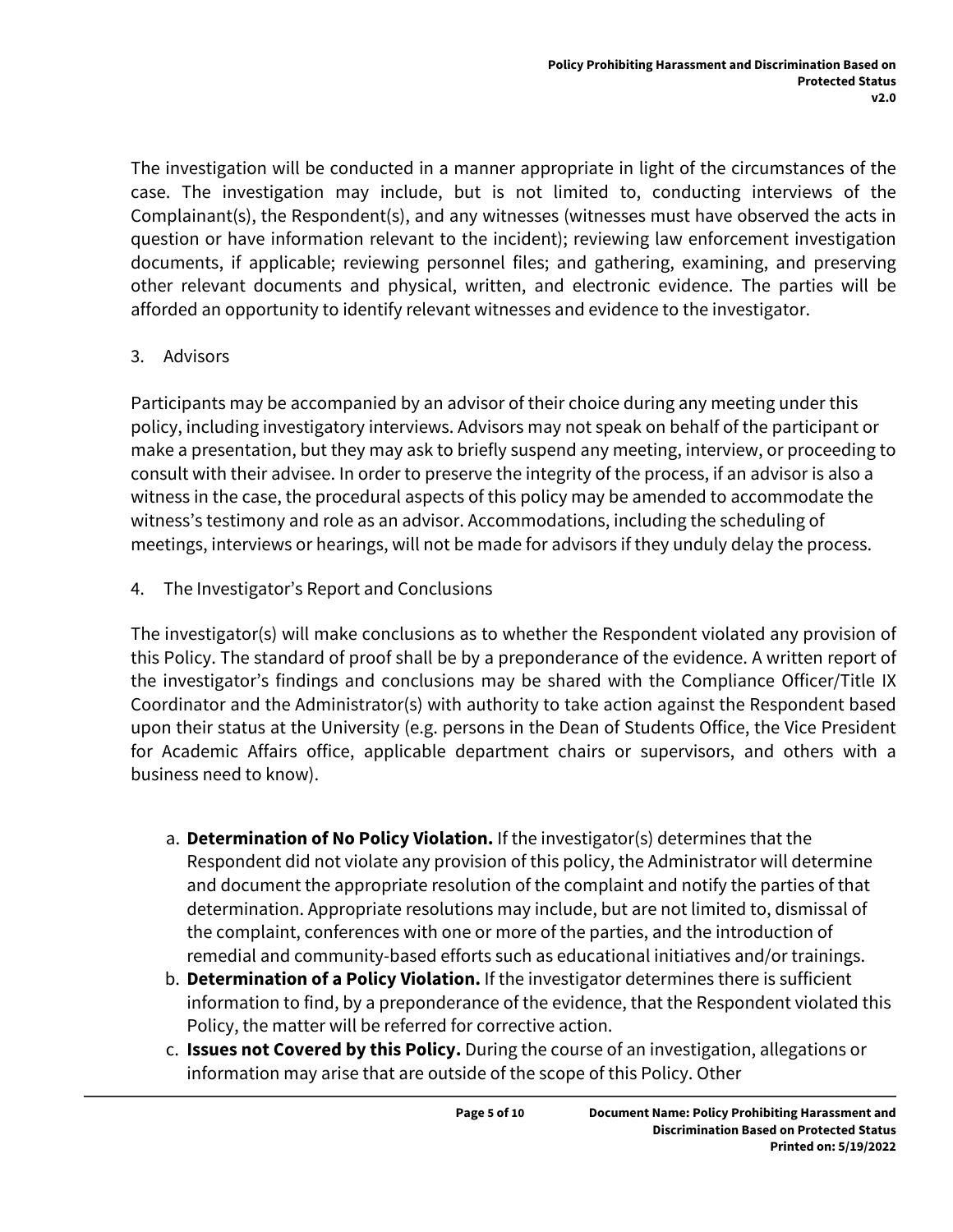Unprofessional/Inappropriate Conduct or Bias Incidents identified during the course of an investigation may be relevant to a finding, recommendations, and/or result in corrective action. Other issues not related to this Policy may also be referred to the appropriate administrator for follow up and action.

Regardless of the determination, both parties will be provided an opportunity to review a copy of the report.

#### 5. Corrective Action

If the Respondent is found responsible, corrective action will be addressed as follows:

a. For Policy violations by employees (including staff, faculty, and students acting in their capacity as student employees), the Chief Human Resources Officer or their designee will consult with the individual's supervisor and department head to determine appropriate corrective action up to and including termination of employment. Applicable policies will be followed in carrying out such corrective action.

b. For Policy violations by contractors, vendors, volunteers, and other third-parties, the applicable Vice-President or President will work with Human Resources and will consult with the contracting department to determine the appropriate resolution, up to and including termination of a contractual relationship or barring individuals from campus.

c. For Policy violations by students, the Dean of Students will determine appropriate corrective action, up to and including expulsion from the University, in accordance with applicable policy and procedure for student conduct.

#### 6. Appeals

Appeals of findings of responsibility or sanctions, if any, against Student-Respondents will be handled pursuant to the Student Conduct Appeals process.

Appeals of findings of responsibility or sanctions, if any, against Employee-Respondents will be handled pursuant to the applicable faculty or personnel policies.

Volunteers, third-party contractors, etc. do not have appellate rights. They are in their role at the University's discretion and their role can be terminated at the University's discretion as well.

### **Knowingly Filing a False Complaint**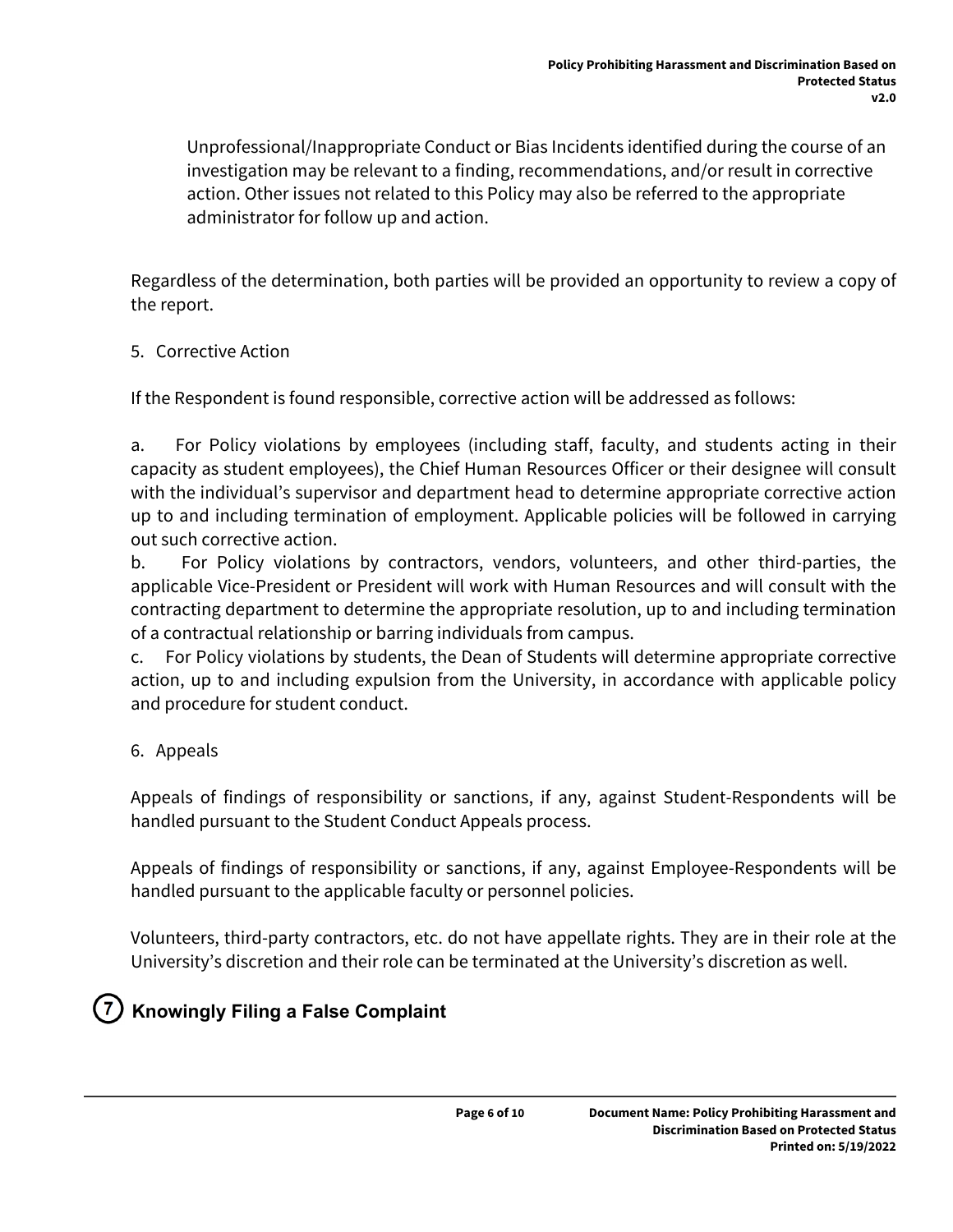Knowingly filing a false complaint is a violation of this Policy. Such conduct may result in corrective action up to and including separation from the University. Such allegations will be referred to the appropriate administrator(s).

## **Academic Freedom**

This Policy is not intended to inhibit or restrict academic freedom and this Policy shall be interpreted in a manner that is consistent with the Academic Freedom, Responsibility and Employment of Faculty Policy Statement, Code of Conduct, and the Statement on Student Rights and Responsibilities.

| Term:            | <b>Definition:</b>                                                                                                                                                                                                                                                                                                                                                                                                                                                                                                                                                                                                                                                                                                                              |
|------------------|-------------------------------------------------------------------------------------------------------------------------------------------------------------------------------------------------------------------------------------------------------------------------------------------------------------------------------------------------------------------------------------------------------------------------------------------------------------------------------------------------------------------------------------------------------------------------------------------------------------------------------------------------------------------------------------------------------------------------------------------------|
| "Complainant"    | means an individual who is alleged to be the victim of<br>Prohibited Conduct.                                                                                                                                                                                                                                                                                                                                                                                                                                                                                                                                                                                                                                                                   |
| "Discrimination" | is conduct directed at a specific individual or a group of<br>identifiable individuals that subjects the individual or group to<br>treatment that adversely affects their education or<br>employment because of their Protected Status.                                                                                                                                                                                                                                                                                                                                                                                                                                                                                                         |
| "Harassment"     | as used in this Policy is verbal and/or physical conduct (i) that<br>is severe or pervasive, (ii) that is based on an individual's<br>Protected Status, and (iii) that unreasonably interferes with<br>the individual's work or academic activities, or that creates an<br>intimidating, hostile, or offensive University environment.                                                                                                                                                                                                                                                                                                                                                                                                          |
| "Bias"           | generally refers to any belief, attitude, behavior or practice<br>that reflects, appears to be motivated by, or is perceived by the<br>victim or victims to be motivated by an assumed superiority of<br>one group over another. Bias is expressed through prejudice or<br>discrimination and can be overt or covert. Bias can be directed<br>against individuals or groups, but it can also be<br>institutionalized into policies, practices and structures. While<br>freedom of expression and the open exchange of ideas are a<br>vital part of the educational discourse, bias activity<br>dehumanizes people, erodes individual rights, debilitates<br>morale, and interferes with the effectiveness of work and<br>learning environments. |

## *Terms & Definitions*

#### **Terms and Definitions:**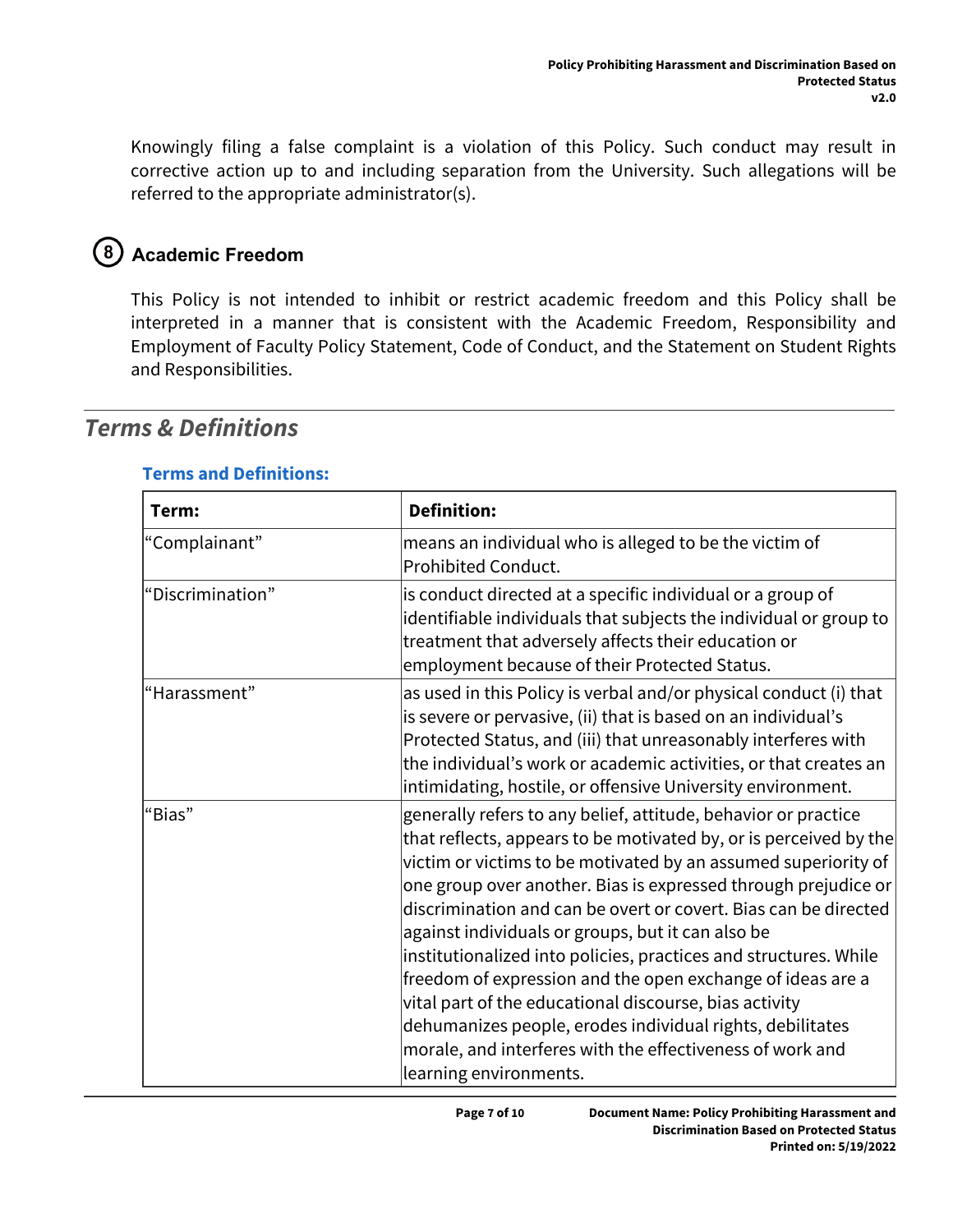| Term:                                              | <b>Definition:</b>                                                                                                                                                                                                                                                                                                                                                                                                                                                                                                                                                                                                                                                                                                                                                                                                                                                                                                                                                                                                                                     |  |  |
|----------------------------------------------------|--------------------------------------------------------------------------------------------------------------------------------------------------------------------------------------------------------------------------------------------------------------------------------------------------------------------------------------------------------------------------------------------------------------------------------------------------------------------------------------------------------------------------------------------------------------------------------------------------------------------------------------------------------------------------------------------------------------------------------------------------------------------------------------------------------------------------------------------------------------------------------------------------------------------------------------------------------------------------------------------------------------------------------------------------------|--|--|
| "Bias Incident"                                    | is an act involving a member of the Trinity community directed<br>at a member or group because of their Protected Status. A bias<br>incident can occur whether the act is intentional or<br>unintentional.                                                                                                                                                                                                                                                                                                                                                                                                                                                                                                                                                                                                                                                                                                                                                                                                                                             |  |  |
| "Other<br>Unprofessional/Inappropriate<br>Conduct" | is behavior or conduct that is unprofessional and/or<br>inappropriate for the educational and/or working<br>environment, but does not fit the definition of Prohibited<br>Conduct as defined by this Policy, or Sexual Harassment or<br>Sexual Misconduct as defined by the Policy Prohibiting Sexual<br>Harassment and Sexual Misconduct.                                                                                                                                                                                                                                                                                                                                                                                                                                                                                                                                                                                                                                                                                                             |  |  |
| "Prohibited Conduct"                               | includes Discrimination, Harassment, and Retaliation as<br>defined in this policy and may result in disciplinary action<br>when committed by University faculty, staff, and students, as<br>well as third-parties within the University's control (such as<br>contractors, volunteers, visitors, etc.).                                                                                                                                                                                                                                                                                                                                                                                                                                                                                                                                                                                                                                                                                                                                                |  |  |
| "Protected Status"                                 | is defined in the Prohibition Against Harassment and<br>Discrimination section, and includes sex, gender, sexual<br>orientation, gender identity, gender expression, race, color,<br>ethnicity, religion, national origin, age, disability, genetic<br>information, veteran status, and citizenship status.                                                                                                                                                                                                                                                                                                                                                                                                                                                                                                                                                                                                                                                                                                                                            |  |  |
| "Respondent"                                       | means an individual who has been alleged to be the<br>perpetrator of Prohibited Conduct.                                                                                                                                                                                                                                                                                                                                                                                                                                                                                                                                                                                                                                                                                                                                                                                                                                                                                                                                                               |  |  |
| "Retaliation"                                      | Retaliation includes but is not limited to any behavior, adverse<br>action, treatment, or condition that intimidates, threatens,<br>coerces, discriminates against or is taken against a person for<br>the purpose of interfering with their rights under this policy or<br>otherwise participating under this policy. This includes direct<br>or indirect behavior or actions taken by an individual or at the<br>direction of a party or someone participating under this policy.<br>Any behavior that has the purpose or effect of intimidating or<br>improperly influencing any individual's participation in the<br>investigation or adjudication process may also be retaliation.<br>Any act of actual or threatened Retaliation may be<br>investigated and adjudicated as a separate violation of this<br>policy. Retaliation may also result in immediate removal from<br>the University. Any person who believes they have been<br>subjected to Retaliation should immediately report this to the<br>Compliance Officer/Title IX Coordinator. |  |  |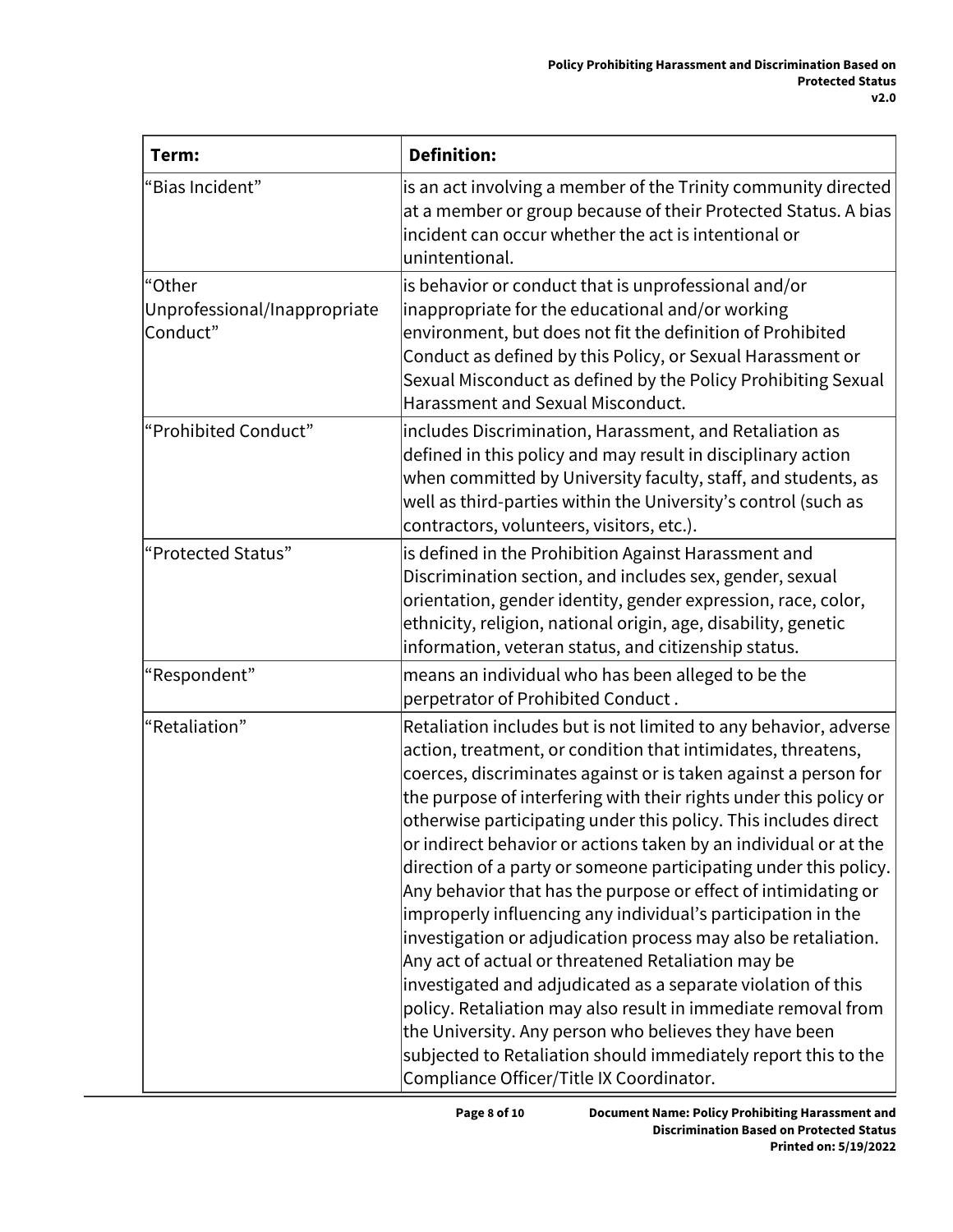| Term: | <b>Definition:</b>                                                                                                                                                                                                                                                                                                                                                                                               |
|-------|------------------------------------------------------------------------------------------------------------------------------------------------------------------------------------------------------------------------------------------------------------------------------------------------------------------------------------------------------------------------------------------------------------------|
|       | The exercise of rights protected under the First Amendment<br>$\vert$ does not constitute retaliation.                                                                                                                                                                                                                                                                                                           |
|       | Charging an individual with a code of conduct violation for<br>$ $ making a materially false statement in bad faith in the course<br>of a grievance proceeding under this policy and procedure<br>does not constitute Retaliation, provided that a determination<br>$ $ regarding responsibility, alone, is not sufficient to conclude<br>that any party has made a materially false statement in bad<br>lfaith. |